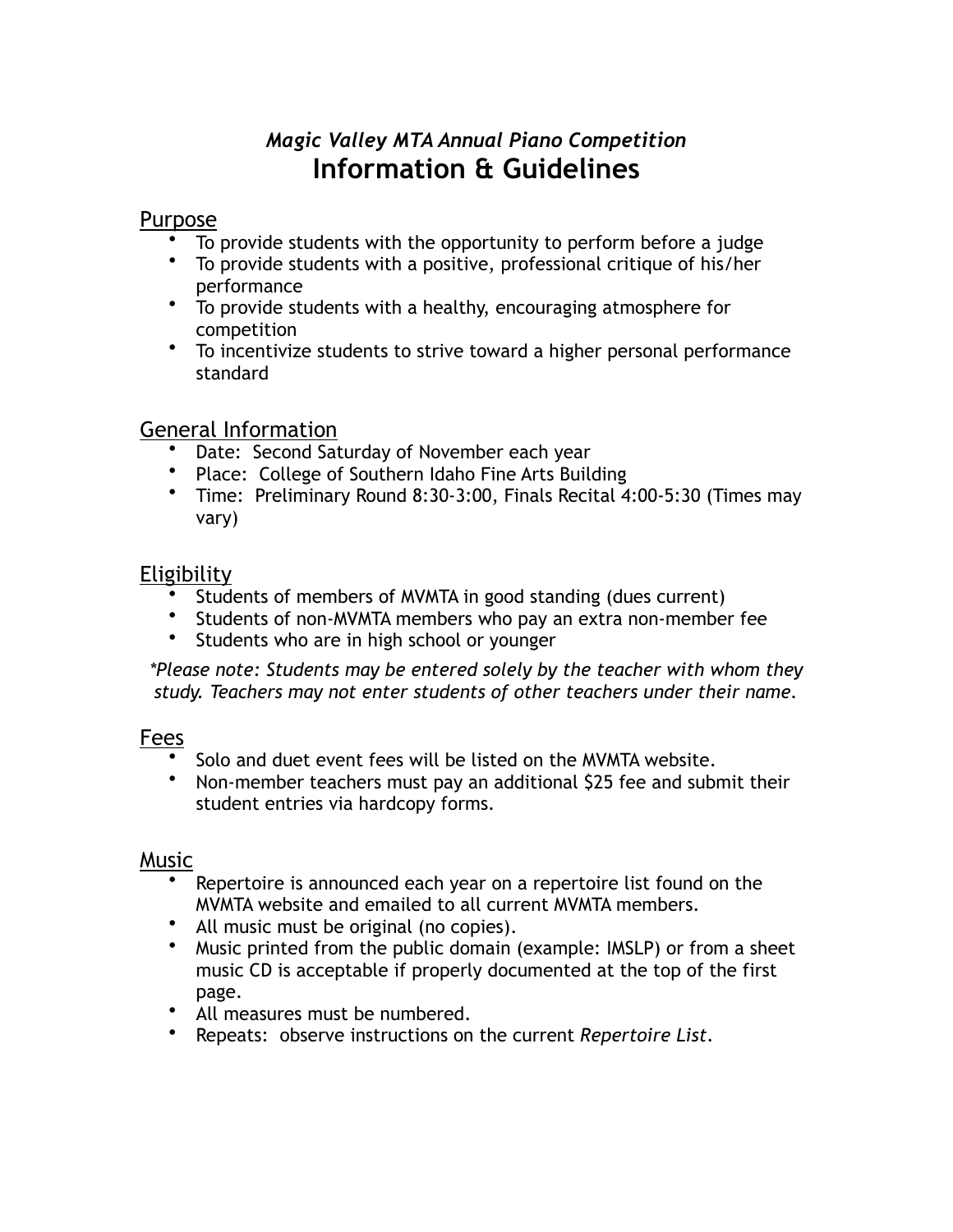#### Teacher Responsibilities

- All teachers are advised to notify participating students to be prepared for any assigned time throughout the day. No student should enter unless they are available for both rounds of the competition.
- All teachers who enter students in the competition are expected to serve on the day of the competition. Required teacher service hours are determined by the number of participating students.
- Teachers who are not available on the day of the event will provide a substitute to fill their place.

# **Competition**

- The competition is comprised of two phases: the Preliminary Round and the Finals Recital.
- The competition is divided into 13 solo levels and 3 duet levels of increasing difficulty, with each level being represented by one piece or movement pre-selected from various composers.
- All solos must be performed by memory.
- Duet teams may use scores, but a second score (original) must be provided to the judge.
- Students may enter only one solo level each year; they are allowed to enter both solo and duet categories in the same year, if desired.
- Students are not required to advance from the previous year's level. The teacher may choose any piece from the list that best fits the student.
- Levels with large registrations (12 or more) are divided into sublevels, and each group is judged separately.
- Students are assigned individual performance times for the preliminary round, each student performing for one adjudicator in a private room without audience.
- Students are judged by the edition from which they learned by presenting their original music (no copies) to the judge at the time of the performance.
- Adjudicators work as objectively as possible, without information about the students' teacher name, ages or grades of students, etc. Teachers are admonished not to approach the judges regarding a specific students' ranking or performance.
- Parents, families, teachers, etc. remain outside the room to insure objectivity in this round. Door monitors are available to help a student with a pedal extender or footstool, when needed.
- After the completion of each group in the preliminary round, two students from each group are chosen to advance to the Finals Recital. Up to three additional students may be recognized with Honorable Mention designations.
- Selecting students to perform at the Finals Recital is solely at the discretion of the judges, and they are given the option of declaring no